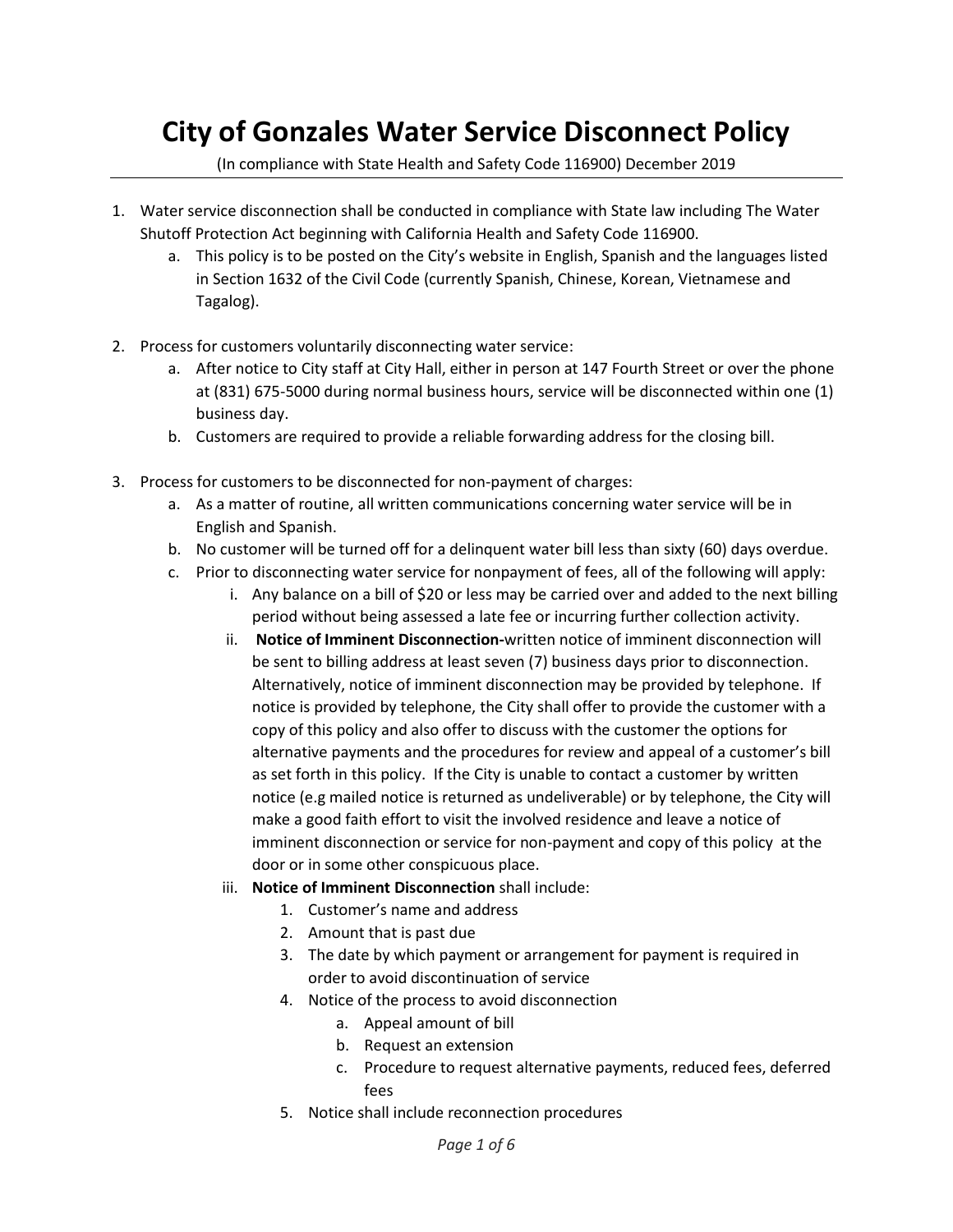- d. Customers shall not be disconnected for nonpayment of fees if **ALL** the following are true:
	- i. Customer provides certification by a Primary Care Provider as defined in the California Welfare and Institutions Code 14088, (General Practitioner, Obstetrician/Gynecologist, Pediatrician, Family Practice Physician, Primary Care Clinic, Hospital, or Outpatient Clinic) that the termination of the service will be lifethreatening or pose a serious threat to the health and safety of any resident of the premises where water service is provided ; and
	- ii. The customer demonstrates they are financially unable to pay (determined by whether any member of the customer's household is a current recipient of Cal WORKS, CalFresh, general assistance, Medi-Cal, Supplemental Security Income/State Supplementary Payment Program, or the California Supplemental Nutrition Program for Woman, Infants, and Children, or the customer declares that the household's annual income is less than two hundred percent (200%) of the federal poverty level; and
	- iii. The customer is willing to enter into an amortization agreement, alternative payment schedule, or a plan for deferred or reduced payment
- e. The burden of proving compliance with the conditions described in Subsection d. above is on the customer. In order to allow the City sufficient time to process any request for assistance, customers are encouraged to provide documentation establishing the applicability of Subsection d.i and ii, and consent to Subsection d.iii., as far in advance of any proposed date for discontinuance of service as possible. The City shall have seven (7) calendar days to review submitted materials and either request additional information or to notify a customer of the terms of any available alternative payment arrangement in which the City will allow the customer to participate. If the City requests additional information, it must be provided by customer within five (5) calendar days of the date of the request. Within five (5) calendar days thereafter, City shall either notify the customer in writing that the customer does not meet the conditions under Subsection d. above, or notify the customer that he/she is qualified for an alternative payment plan and the terms of the plan in which the City will allow the customer to participate. Any customer who fails to meet the conditions described in Subsection d. must pay the delinquent amount, including any penalties and other charges, owed to the City within the latter of either of the following: (i) two (2) business days after the date of notification from the City of the City's determination that the customer failed to meet said conditions; or (ii) the date of impending service discontinuation, as specified in an Overdue Notice.
- f. Customers with household incomes below 200% of the federal poverty line shall have interest charges on delinquent bills waived once every 12 months.
- 4. Reconnection of Water Service
	- a. Water service will only be reconnected if either i or ii and b.
		- i. The same family or resident may not reconnect water service unless account is paid in full.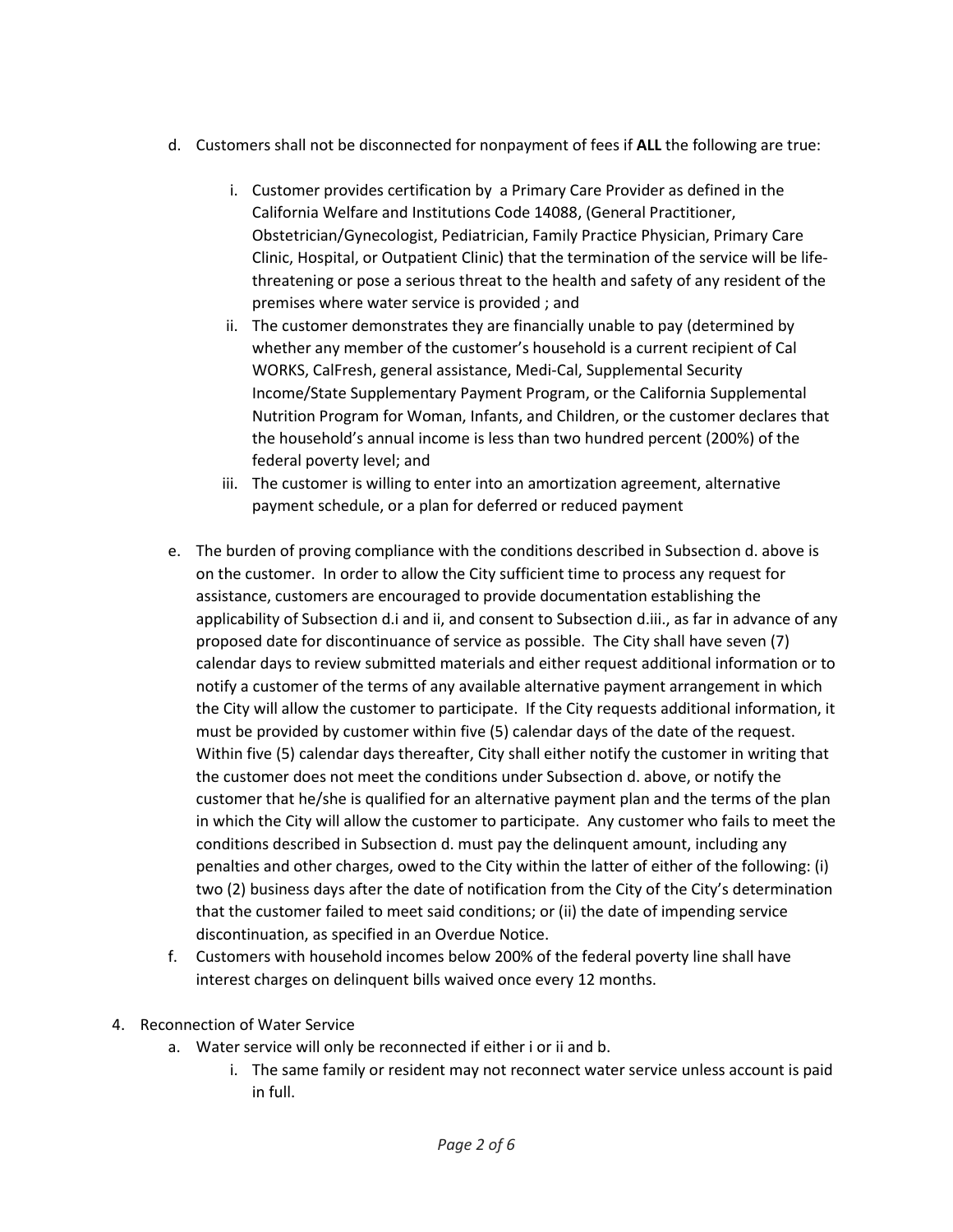- ii. Change of name may occur only with new recent rental agreement or documentation of recently purchased property in the name of the new water service user.
- b. Water service deposits must be at current levels.
- c. If pursuant to the test set forth in Section 3.d. above, a customer's household income is below two hundred percent (200%) of the federal poverty line, any reconnection fees charged to said customer during normal operating hours cannot exceed \$50, and reconnection fees during non-operation hours cannot exceed \$150. The fees cannot exceed the actual cost of reconnection if that cost is less than the caps set forth herein. Additionally, interest fees shall not be imposed on customers in this category.

## 5. Alternative Payment Plans

For any customer who meets the three conditions under Section 3.d above, the City shall offer the following alternative payment arrangements: (i) amortization of the unpaid balance; (ii) alternative payment schedule; (iii) partial or full reduction of unpaid balance, or ;(iv) temporary deferral of payment. The City Manager, or his or her designee, shall, in the exercise of reasonable discretion, select the most appropriate alternative payment arrangement after reviewing the information and documentation provided by the customer and taking into consideration the customer's financial situation and City's payment needs.

A. Amortization: Any customer who is unable to pay for water service within the City's normal payment period and meets the three conditions under Section 3.d. above, as the City shall confirm, may enter into an amortization plan with the City on the following terms:

1. Term. The customer shall pay the unpaid balance, with the administrative fee and interest, over a period not to exceed six (6) months. The City shall have discretion to apply an amortization period of up to twelve (12) months in order to avoid an undue hardship on the customer. The unpaid balance, together with the applicable administrative fee and any interest to be applied, shall be divided by the number of months in the amortization period and that amount shall be added to the customer's ongoing monthly bills for water service.

2. Administrative Fee: Interest. For any approved amortization plan, the customer will be charged an administrative fee, in an amount established by City from time to time, representing the cost to the City of initiating and administering the plan. Interest at an annual rate not to exceed 8% may be applied to any amounts to be amortized.

3. Compliance. The customer must comply with the amortization plan and remain current as charges accrue in in each subsequent billing period. The customer may not request further amortization of any subsequent unpaid charges while paying delinquent charges pursuant to an amortization plan. Where the customer fails to comply with the terms of the amortization plan for sixty (60) calendar days or more, City may discontinue service at least five (5) days after City posts at the customer's residence a final notice of its intent to discontinue service.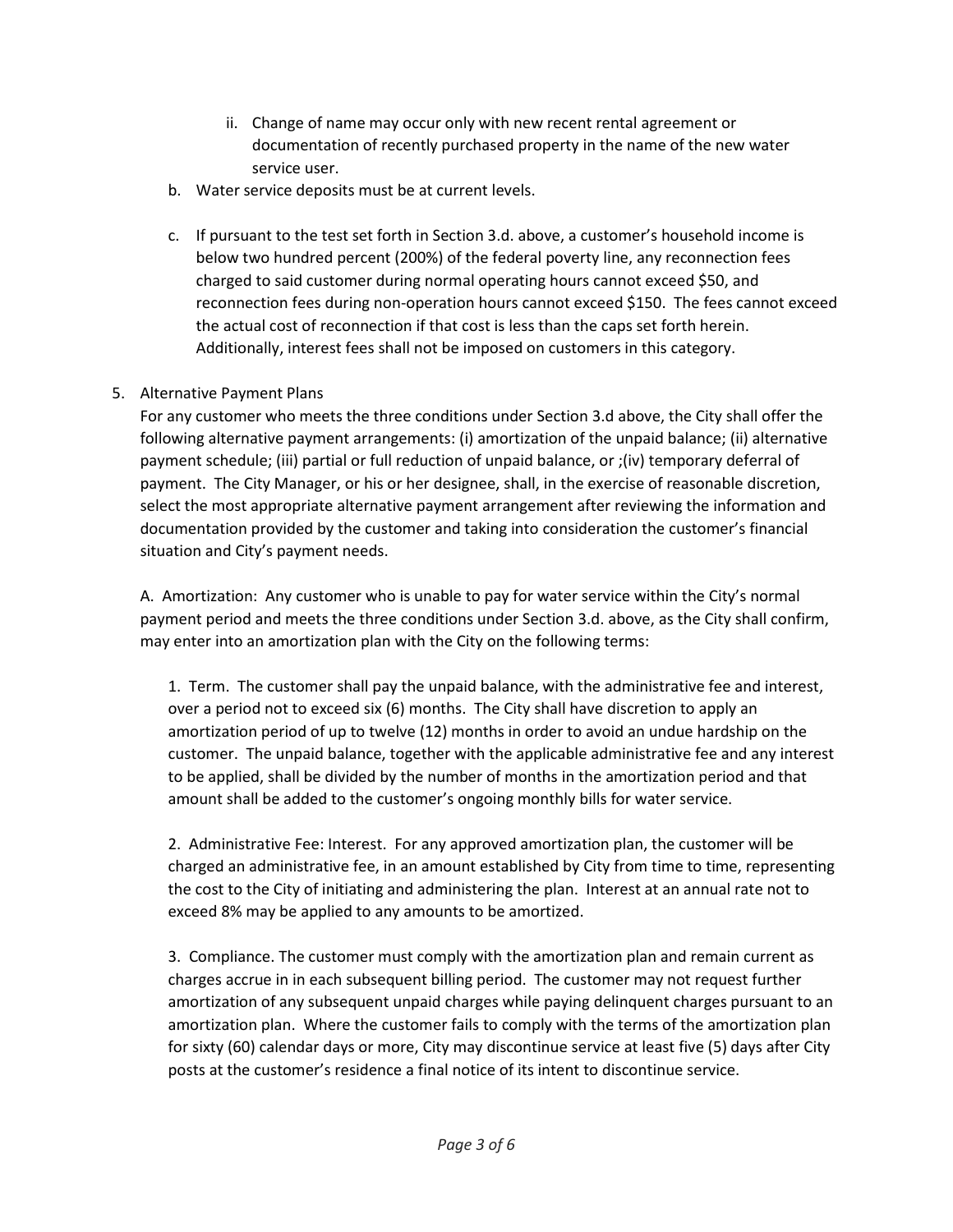B. Alternative Payment Schedule. Any customer who is unable to pay for water service within the normal payment period and meets the three conditions under Section 3.d. above, as the City shall confirm, may enter in an alternative payment schedule for the unpaid balance in accordance with the following:

1. Repayment Period. The customer shall pay the unpaid balance, with the administrative fee and interest set forth in subsection 2 below, over a period not to exceed twelve (12) months, as determined by the City Manager or his or her designee.

2. Administrative Fee, Interest. For any approved alternative payment schedule, the customer will be charged an administrative fee, in the amount established by the City from time to time, representing the cost to the City of initiating and administering a payment schedule. At the City Manager or designee's discretion, interest at an annual rate not to exceed eight percent (8%) shall be applied to any amounts to be paid under this subsection.

3. Schedule. After consulting with the customer and considering the customer's financial limitations, the General Manager or his or her designee shall develop an alternative payment schedule to be agreed upon with the customer. That alternative schedule may provide for periodic lump sum payments that do not coincide with the City's established payment date, may provide for payments to be made more frequently than monthly, or may provide that payments be made less frequently than monthly, provided that in all cases, the unpaid balance and administrative fee shall be paid in full within twelve (12) months of establishment of a payment schedule.

4. Compliance with Plan. The customer must comply with the agreed upon payment schedule and remain current as charges accrue in each subsequent billing period. The customer may not request a longer payment schedule for any subsequent unpaid charges while paying delinquent charges pursuant to a previously agreed upon schedule. Where the customer fails to comply with the terms of the agreed upon schedule for sixty (60) calendar days or more, or fails to pay customer's current service charges for sixty (60) days or more, the City may discontinue water service to the customer's property at least five business (5) days after the City posts at the customer's residence a final notice of its intent to discontinue service.

C. Reduction of Unpaid Balance. Any customer who is unable to pay for water service within the City's normal payment period and meets the three conditions under Section 3.d. above, as the City shall confirm, may, if the City approves this alternative, receive a reduction of the unpaid balance owed by the customer, not to exceed twenty five percent (25%) of that balance without approval of the City Council, provided that such reduction shall be funded from some other source that does not result in additional charges being imposed on other customers. The proportion of any reduction shall be determined by the customer's financial need, the City's financial condition and needs and the availability of funds to offset the reduction of the customer's unpaid balance.

1. Repayment Period: The customer shall pay the reduced balance by the due date determined by the City Manager or his or her designee, which date (the "Reduced Payment Date") shall be at least fifteen (15) calendar days after the effective date of the reduction of the unpaid balance.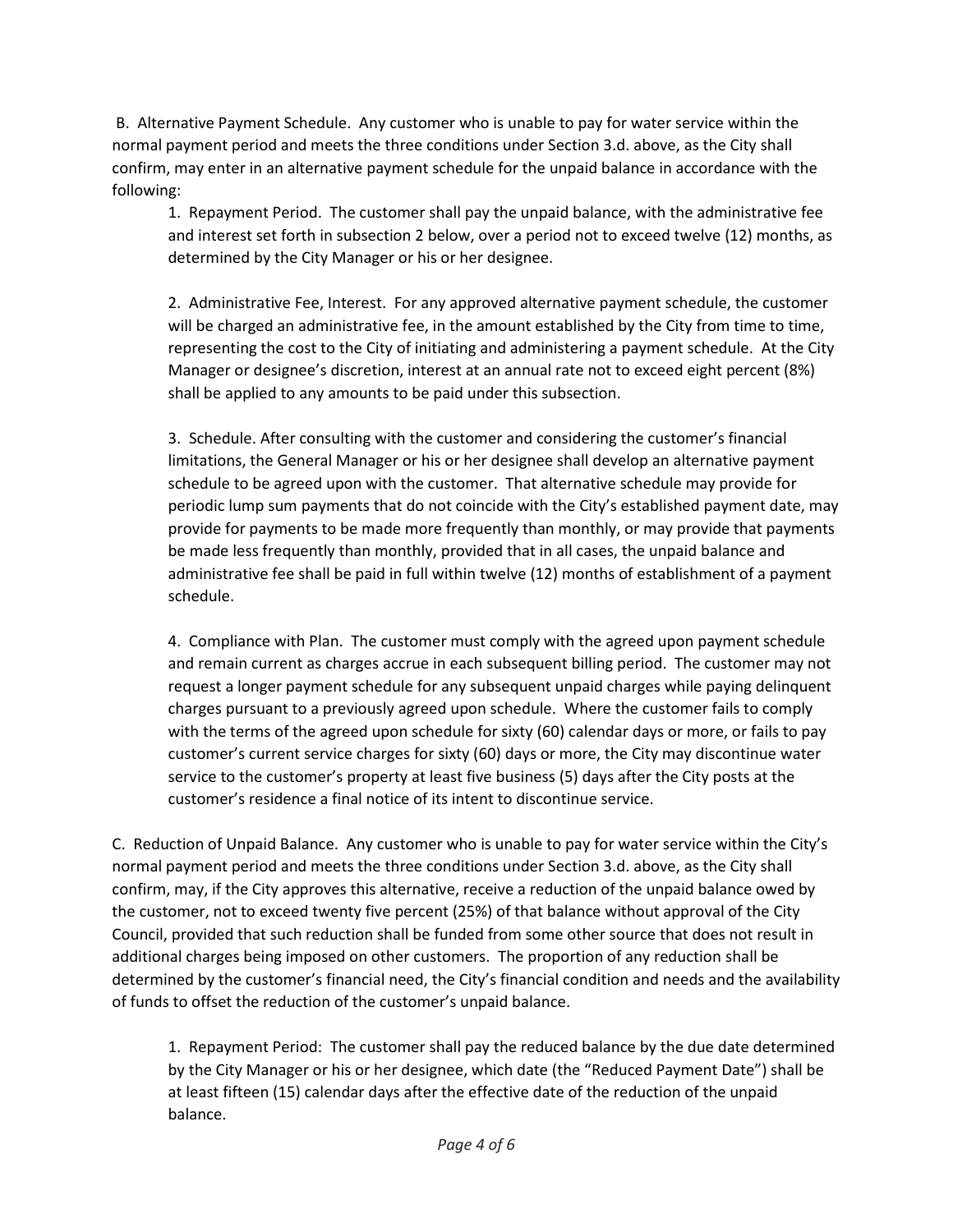2. Compliance with Reduced Payment date: The customer must pay the reduced balance on or before the Reduced Payment Date and must remain current in paying in full any charges that accrue in each subsequent billing period. If the customer fails to pay the reduced payment amount within sixty (60) calendar days after the Reduced Payment Date, or fails to pay the customer's current service charges for sixty (60) calendar days or more, the City may discontinue water service to the customer's property at least five (5) business days after the City posts at the customer's residence a final notice of its intent to discontinue service

D. Temporary Deferral of Payment. Any customer who is unable to pay for water service within the City's normal payment period and meets the three conditions under Section 3.d. above, as the City shall confirm, may have the unpaid balance temporarily deferred for a period of up to six (6) months after the payment is due. The City shall determine, in its discretion, how long the deferral shall be provided for the customer.

1. Repayment Period. The customer shall pay the unpaid balance by the deferral date (the "Deferred Payment Date") determined by the City Manager or his or her designee. The Deferred Payment date shall be within twelve (12) months from the date the unpaid balance became delinquent.

2. Compliance with Reduce Payment Date. The customer must pay the reduced balance on or before the Deferred Payment Date and must remain current in paying in full any charges that accrue in each subsequent billing period. If the customer fails to pay the unpaid amount within sixty (60) calendar days after the Deferred Payment Date, or fails to pay the customer's current services charges for sixty (60) calendar days or more, the City may discontinue water service to the customer at least five (5) business days after the City posts at the customer's residence a final notice of its intent to discontinue service.

- 6. Contesting water charges Appealing a bill
	- a. Customers may appeal the amount of their water bill to the City of Gonzales within ten (10) days of receipt of the bill for service. In addition, any customer who receives an "Overdue Notice" has the right to initiate an appeal and review of the bill to which the Overdue Notice relates at least five (5) business days after the date of the Overdue Notice if the customer alleges the bill is in error with respect to the quantity of water consumed. All appeal requests must be in writing and should include documentation supporting the appeal or the reason for review.
	- b. The City Manager or designee shall receive any appeal for reduced payments and investigate such matter.
	- c. No customer shall be disconnected while contesting water charges.
	- d. The City Manager or designee shall make a determination of findings on the matter at hand within 10 business days. A meeting between the City Manager or designee and the